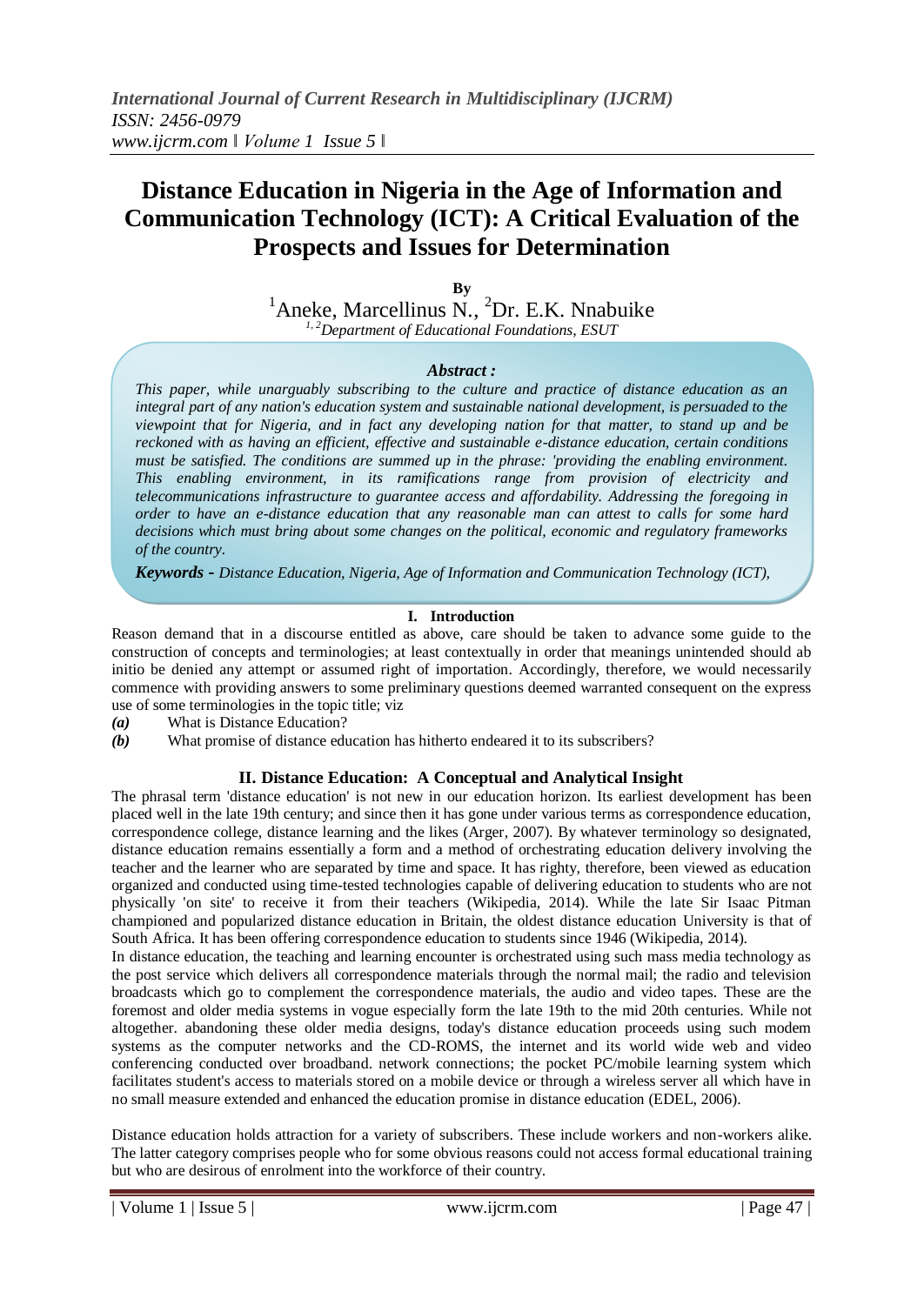One of the sectors in developing economies, especially Nigeria that has suffered consequent on such adjustment programme and economic recession is education. The budget cuts relative to this sector have been predicated on the logic, a faulty one though, that it is a non-producing sector (Usun, 2004). Furthermore, since the 1990s, especially in developing countries, institutions have had to reckon with upsurge in schools enrolment demand. Correspondingly, governments have had to address the need to balance their education demand against fiscal realities (Schware, 2005). Accordingly, therefore, promotion of such policies as privatization, commercialization and deregulation and the likes, affecting all aspects of the economy, including. education and its distance form, has been in vogue since the 1980s. Distance education could well be, it is reasoned, a way out. In fact, a projection has been made in 2005 indicating that by the year 2015; e-learning will have become it global US\$150 billion industry (Schware, 2005).

#### **III. Locating ICT within the Framework of Distance Education**

The central and strategic position and role that ICT both occupies and plays in development strategies of various economies has constituted it the cardinal tool of governments and organizations. It is now almost imperative for policy makers to focus on e-commerce, e-finance, e-government and e-education as catalysts for all sustainable development agenda. Yet, it seems in the assumption of this paper that ICT appears to have left its imprint more on education generally but particularly more so on distance education. This assertion is predicated on the fact that beside education being the father of all occupations, the education industry has witnessed the presence of ICT coursing through its tissues and sinews.

However, mindful of distance education as the pivot of this paper, its method of delivery has traversed several generations of technology in its history. Among the older forms of technology, (to some extent already alluded to) are the mail system, the audio tapes, radio and television broadcasts, videos, CD-ROMs and other forms of media storage format. These, no doubt, served that end to which they were pre-determined; some just efficiently, others more so. Distance education in today's information society and age makes use of such technologies like the World Wide Web, e-mail, computer-aided instruction, video-conferencing over broadband network connections for both wired physical locations and wireless mobile learning and the likes (Wikipedia, 2014). The internet, because of its ability to create and sustain a virtual community stretching from one end of the globe to the other, has been viewed as the latest major technology in distance education. Hence, in distance education, ICT is better understood as having to do with the application of digital equipment to every aspect of teaching and learning (EDEL, 2006). Commanding now a growing influence, it makes use of electronic computers and computer software to access, download, store, protect, process, treat, convert, transmit and retrieve information on all aspects of the education process.

#### **IV. Summary and Conclusion**

Distance education, standing for both a form and method of education provisioning, has, from its inception, proceeded with a promise of creating and providing opportunity for high quality, cost effective education accessible to all. It has traversed and employed, in its history of existence, generations of technologies such as the mail system (correspondence), radio/television broadcasts (uniair/poly-air), audio/video teleconferencing.

In contemporary times and with the advent of information and communication technology (ICT), as a common place tool of resort in distance education in developed countries, its suitability in distance education is no longer in issue but rather its adaptability and functionality in third world countries for the same purpose. The adoption and chances of functional ICT in the field of distance education in developing countries like Nigeria, and of course the dawning of distance education in such countries is fraught with fundamental problems; though not insurmountable. The problems range from the need for infrastructure and facilities such as electricity and the telecommunications for a roll out to access and affordability. A commitment, therefore, to towards the ramifications of these problems in order to usher in an efficient, effective and sustainable ICT -enabled distance education, calls for in the words of Arger (2007), a "process of fundamental, structural, politico-economic change, which goes far beyond mere educational reforms".

#### **V. Recommendations**

Although, from the discourse one could deduce what is expected of the government and the individuals in this era of ICT and e-education.

The researchers are moved to make just one recommendation that the supply of computers and internet fees should be subsidized by the government to make it affordable to many who deserve it.